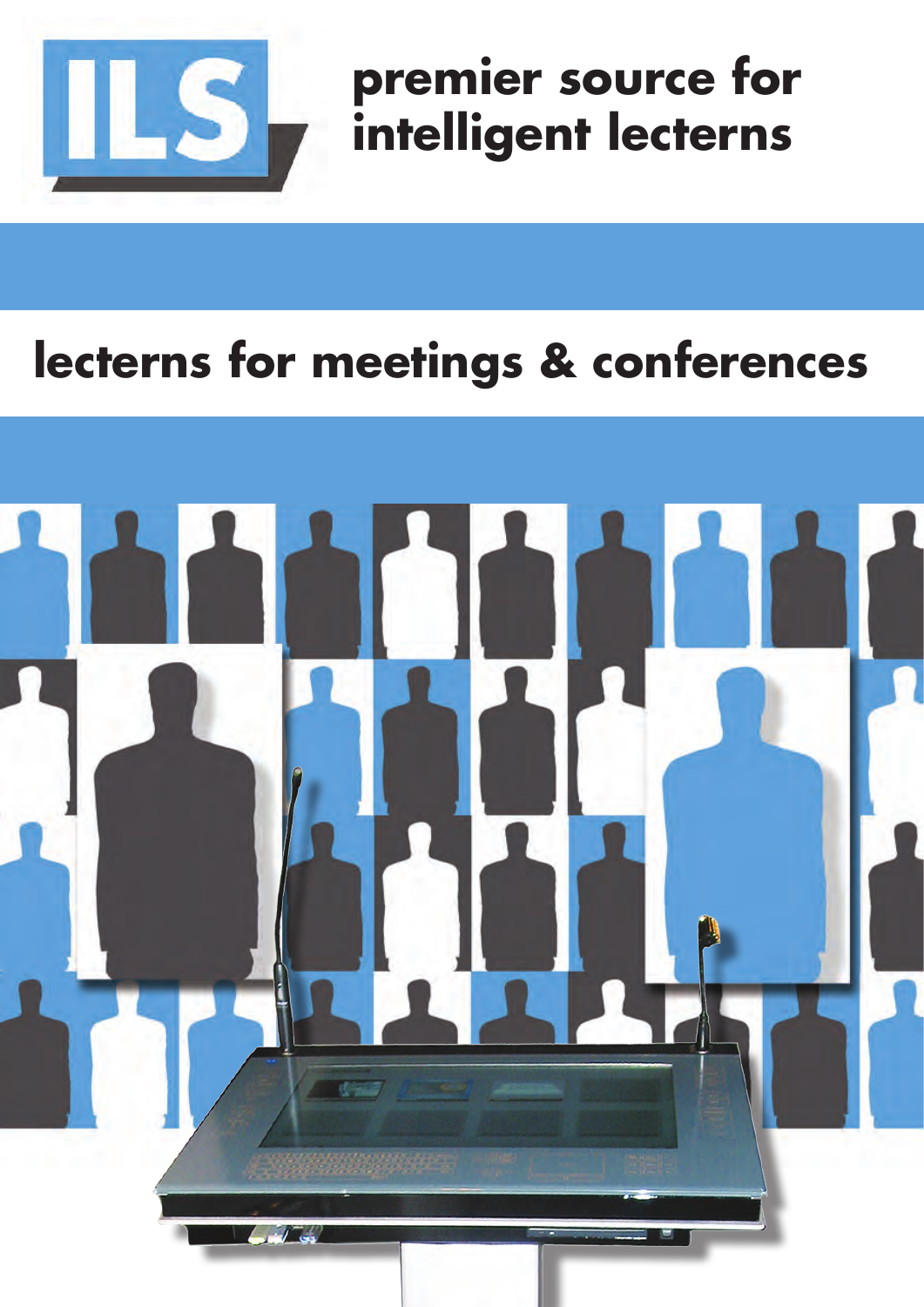## Stand out from the crowd with an ILS lectern using sho-Q!

ILS offers a wonderful integration of touch monitor or all-in-one touch PC on a height adjustable pillar. All cabling is fed though the pilar for a very clean unobtrusive look. Due to the height adjustment options this lectern can be used seated as well as standing.

Side tables provide a horizontal platform for a glass of water, a computer mouse or documents, larger side tables are available to accommodate a laptop.



#### **ILS22**

22" touch glass surface monitor with integrated PC. Extensive controls via the extra built-in processor for the entire venue over IP, serial and relays.

With sho-Q you can automatically load your presentation in a few seconds from a USB thumbdrive or from the corporate presentations drive on the network.

Use sho-Q to automatically line up a dozen presentations for an event in advance. You can switch seamlessly from speaker to speaker, and jump to any slide in any presentation within seconds!

Use sho-Q to interact with your slides using a finger or pen on the touch screen. Insert a blank slide or annotate an existing slide using the built-in whiteboard functions.



#### **ILS27**

27" Lenovo multi-touch monitor with integrated PC. 2x XLR, USB hub, HDMI switcher. Aluminum floorplate, lockable casters.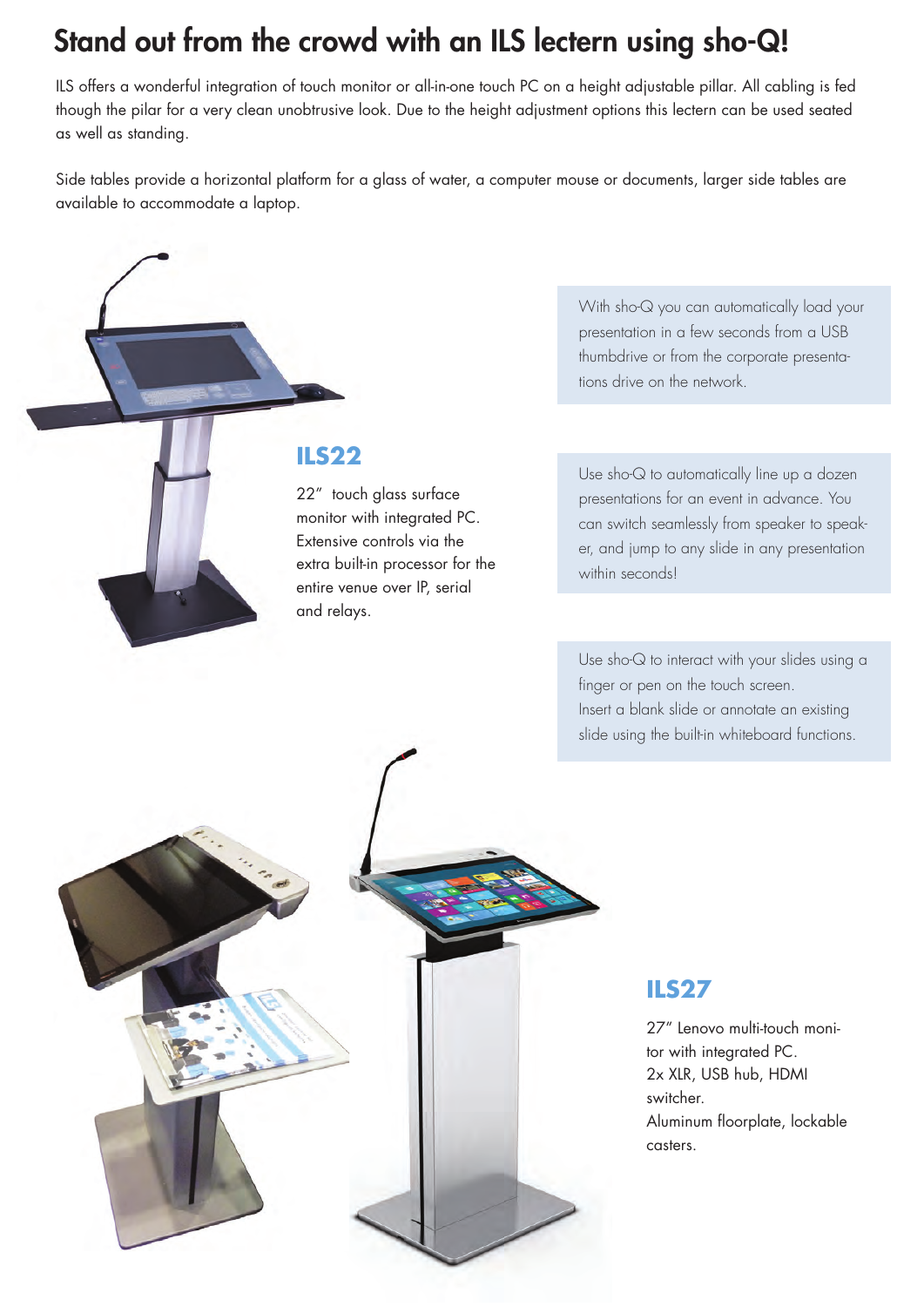



ILS lecterns in use in a boardroom in Moscow, and the Delegate Hall in Brussels

#### **ILS21**

Flush mounted 22" HD interactive monitor with touchscreen, ultra-wide viewing-angle, IPS technology and powerful integrated PC.

Integrated notebook connection with automatic switcher, microphone, and reading light

#### **ILS11**

Integrated notebook connections, microphone and reading light.

#### **ILS15**

You can take a state-of-the-art All-in-one Touch/Tablet PC, mount it on our 3 position tilt VESA mount box, and drop the power supply in the top.

With sho-Q, you can easily embed movies, images, spreadsheets, documents or web pages into your Powerpoint presentations.



visit www.intelligentlecterns.com for high end auditorium and dual monitor solution